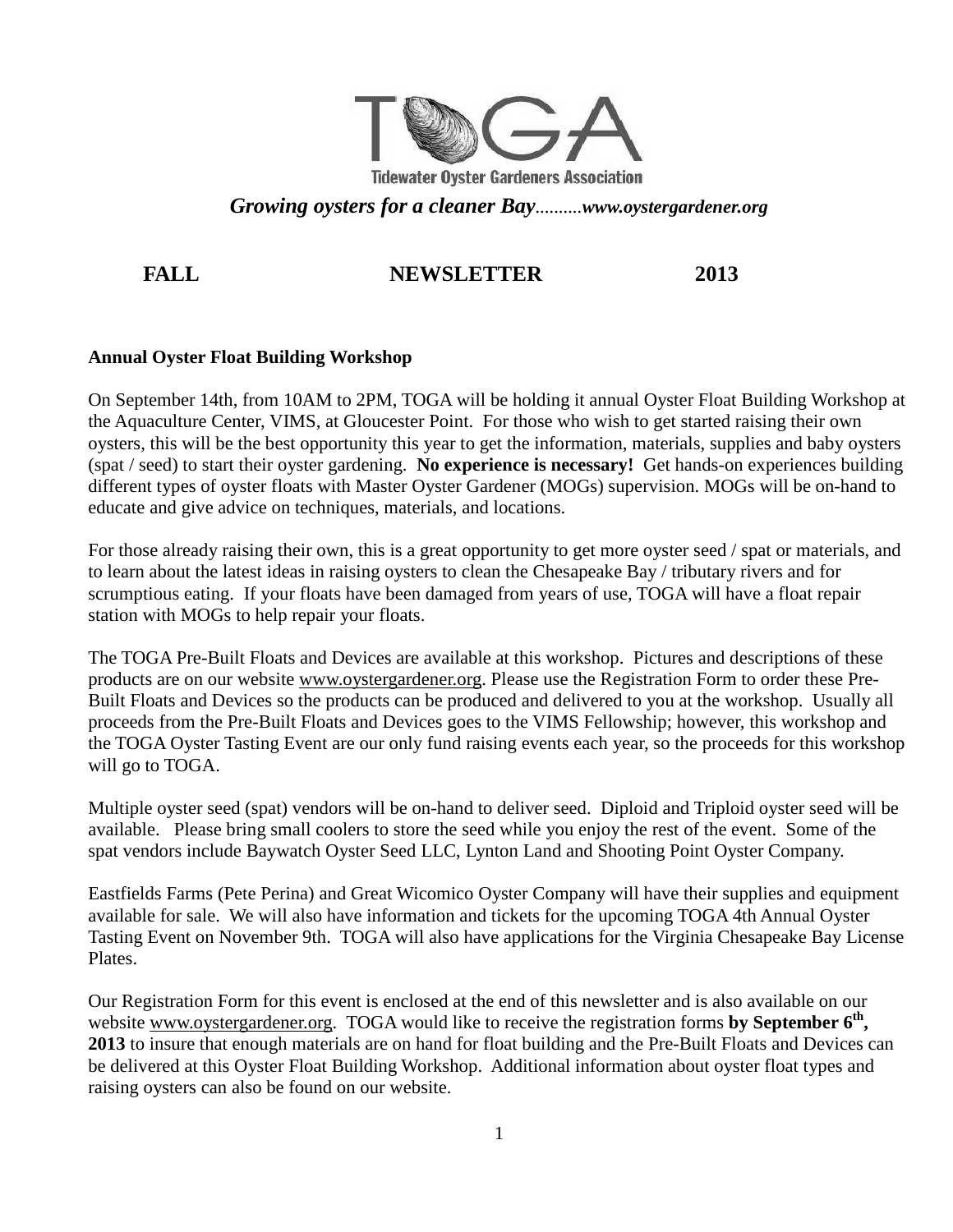Hands-on float building takes some time, so arriving at this event during the mid-day may reduce your wait times. The TOGA education tent and additional event vendors are planned to help wait times go by quickly.  *-- Charles Yarbrough* 

## **Northern Neck Fall Workshop**

Early Fall is a great time to set out oyster spat. With cooler weather comes less exposure to disease and predators that can harm your babies. Experienced oyster gardeners, as well as novices looking to get started, will be able to purchase spat and grow-out devices at the upcoming Northern Neck Fall Workshop. This TOGA-sponsored event will be held on Saturday morning, September 7 at the Women's Club of Northumberland County, next to Allison's Ace Hardware on Route 360 in Lottsburg. The official address is 2890 Northumberland Highway, Lottsburg, Virginia.

Registration starts at 8:30 am with light refreshments. Educational programs intended to share practical, local expertise will begin at 9:30 am and conclude at 11 am. Vendors of oyster gardening equipment, spat and supplies are invited to display their wares for sale from 8:30 to 11 am.

The first segment of the workshop will be focused toward do-it-yourselfers interested in building and repairing their own oyster cages. Vic Spain and other Master Oyster Gardeners will be giving table top demonstrations on how to build and repair a variety of oyster cages. They will discuss methods, materials, tools, hardware and where to get your cage materials. We will also have some of the latest grow-out cages, tools and handling equipment on display.

For the remainder of the time, Master Oyster Gardeners will be present to answer questions and help those new to oyster gardening learn how to get started. *-- Mike Sanders* 



WINE & OYSTER FESTIVAL

Enjoy fall at Stratford Hall! TOGA is partnering with Stratford Hall for its annual Wine & Oyster Festival, which will be held on September 21 and 22, 2013. This popular event will feature wine tasting from Virginia wineries, tasting of Chesapeake Bay and Tidewater oysters, as well as specialty foods, arts and crafts vendors, children's arcade, an antique car show on Sunday, and much more.

The event takes place on the Oval, a four acre tree-lined lawn that is directly in front of the historic circa 1738 Great House. All activities are included in admission price. Discounted tickets sold on-line. For more information, visit www.StratfordHall.org or call Jon Bachman at 804-493-1972, or by email jbachman@stratfordhall.org. You may also contact Mike Todd, the TOGA coordinator for his event at 919- 606-2159 or mtodd.nc@gmail.com

*-- Mike Todd*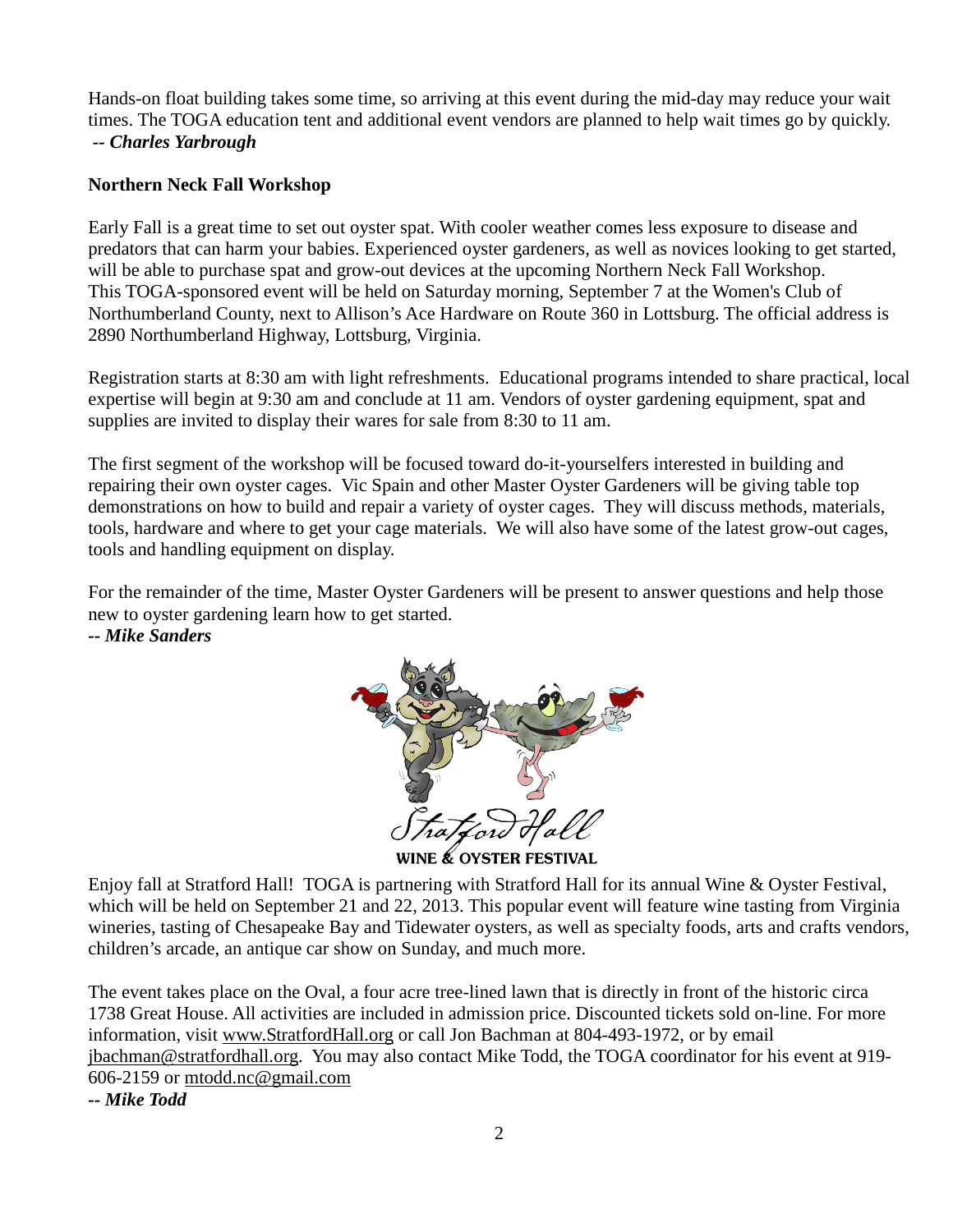## **2013 Spring Fairs**

The TOGA-sponsored 2013 Annual Spring Oyster Fairs were held for the Middle Peninsula on May 11, and for the Northern Neck on June 15. Results are as follows:

The Middle Peninsula Fair was held at Christchurch School, 49 Seahorse Lane, Christchurch, VA 23031. Thanks to Christchurch School for the coffee, sweet rolls, fruit, juice etc. The blueberry scones were a big hit. Vendors selling spat and oyster growing equipment were very busy during the opening hour. Approximately 53 folks stayed for the educational program. Some left immediately after they purchased their spat and equipment. Eight new members joined TOGA. The first hour also provided an opportunity for informal discussions concerning oyster gardening.

President Brian Wood welcomed attendees and updated them on upcoming events. He then introduced the feature speaker Dr. Jim Wesson of the Virginia Marine Resources Commission, who spoke about Virginia's Oyster Industry and Management. The theme was "Virginia's oyster harvest has increased more than 10 fold over the past decade. What's different? Now how do we manage oysters into the future." The talk was very well received and the Q&A session went on for quite a while and was an excellent learning opportunity for both experienced and novice oyster gardeners.

Brian Wood then updated the audience on the ongoing Growth and Longevity Study being conducted by TOGA volunteers. The growth trends and longevity to date are highly encouraging and we are looking forward to concluding the study in November 2013. So far, all strains are doing well and most were at market size in a little over a year.

Finally, Vic Spain discussed How to Get Started Oyster Gardening. Details included how to use the website to get essential procedures, literature, equipment and spat to get started. Examples of water quality maps and restricted shellfish grounds were shown with guidance on how to find these from the website. Options on which spat to use and when best to deploy them were discussed. Equipment options were displayed and techniques for starting and growout were described. Many new gardeners seemed to enjoy this discussion. Thanks to the attendees, vendors, TOGA volunteers, speakers and Christchurch School for a great event.

Thanks to MOG Mike Todd for a great job organizing the Northern Neck Fair held June 15. Brian Wood contacted all of the vendors and growers at the NN Fair to thank them for their participation and gather feedback on the event. Overall, the feedback has been very positive, and everyone said the event was successful. Approximately 75 showed up. Some just wanted spat or supplies, so 52 stayed for the educational session, and 14 joined as new members. Twenty-two then were treated to a tour of Cowart Seafood by AJ Erskine. Hand polling for how attendees heard about our NN event revealed that the website was a prime winner on getting the word out (vs. over radio or newspapers.)

Based on the information from the vendors, it appears they had a very good day as well. Approximately 80K spat were sold, plus a lot of equipment (cages, grow-out bags, etc). Most said they sold more product at the NN event than the MP Fair. There was not much feedback on changes or improvements we should consider for future events. Everyone seemed very pleased and complimentary towards TOGA. Talks on "How to Start" and the TOGA G&L Study were similar to the MP Fair described above. The featured speaker was Mr. A. J. Erskine, Aquaculture Manager & Field Scientist, Bevans Oyster Company and Cowarts Seafood, who spoke about Shellfish Aquaculture Sustainability. AJ's discussion on how Cowart Seafood operates a commercial aquaculture business, was followed by a tour of their facility.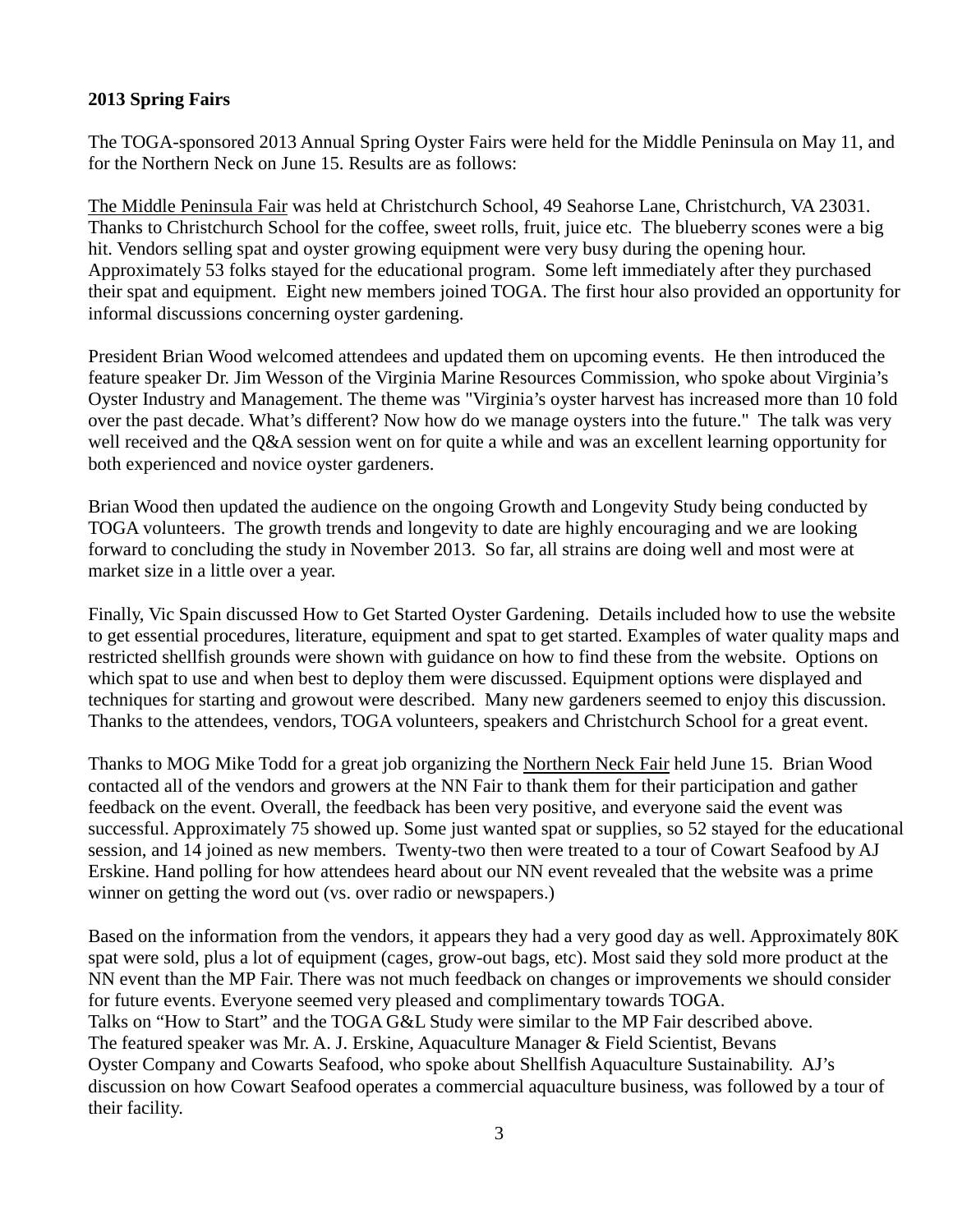"This was my first time serving as the event coordinator for the Fair, but from all accounts, I think we can chalk this one up as a success. I appreciate all the help provided in running this year's event, and look forward to building on our success next year." (Mike Todd)

*-- Vic Spain* 

# **Update on the TOGA/VIMS FELLOWSHIP ENDOWMENT**

It was only in April 2011 when we established this named endowment with VIMS for the purpose of supporting graduate student(s) enrolled in the School of Marine Science of the College of William and Mary researching oysters and shellfish and, more broadly, the ecological restoration of the Chesapeake Bay. Thanks to almost 100 donors, the endowment is currently funded at over \$66,000. This year we supported our first graduate student, PhD candidate Wendi Quidort, who is developing genetic techniques to detect and monitor adenoviruses in Chesapeake Bay waters and shellfish. Adenoviruses, that are associated with wastewater effluent, can cause respiratory and gastrointestinal illnesses in humans. Please visit http://www.oystergardener.org/#!togavimsendowment/c1hnw for more about Wendi's work.

If you would like to donate on-line, please go to www.vims.edu.toga\_fellowship . To donate by mail, Please make checks out to "VIMS Foundation", noting "TOGA Endowment" in the memo section, and mail to Virginia Institute of Marine Sciences Foundation, c/o The College of William and Mary, P.O. Box 1693, Williamsburg, VA 23187-8779. All donations are tax deductible. The TOGA Board wishes to express their gratitude to all who have supported this effort.

*-- Vic Spain* 



## **Save Your Volunteers**

This past year has been great for wild strike all over Tidewater. The photo shows some of the wild strike from one of my floats- 4 planted oysters with many recruits. So you may be doing spat-on-shell without really trying, because oyster larvae love to strike on living shell. Be sure to take care of the volunteer spat. If you shuck your oysters raw, return the shell with spat to the water. If you are roasting, pop off the spat (and return them to your floats) before you cook. I can think of two possible downside issues of wild strike- 1) If you are trying to track

mortality by counting the living, and 2) If you are consuming what you thought were spawnless triploids in the summer (maybe not too good if you get a wild diploid). So enjoy the freebies, in months with an "R" that is.

*<sup>--</sup> Vic Spain*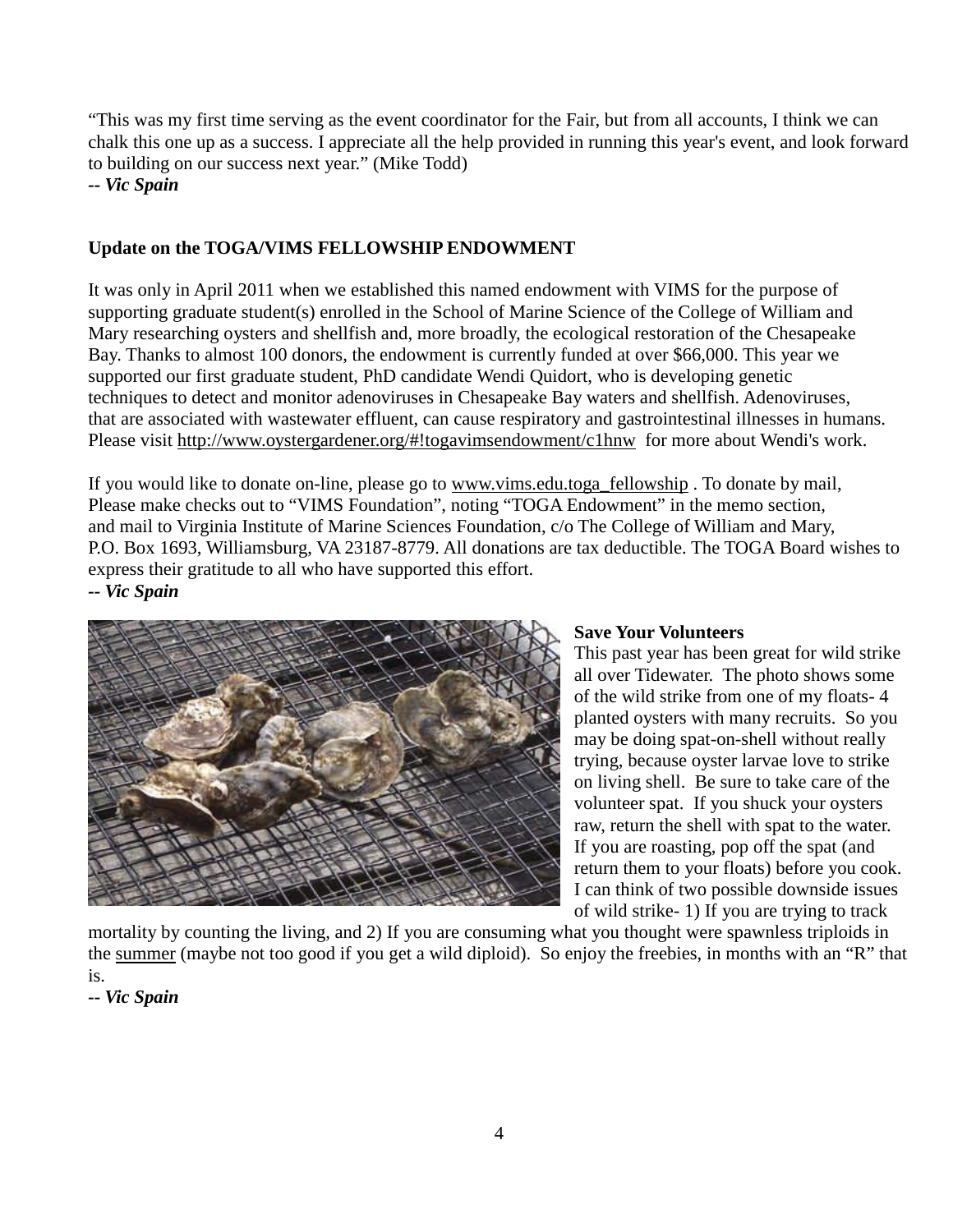#### **Thanks to Bill Parker**



The members of the TOGA Executive Board would like to thank Bill Parker for the generous donation of his 2006 22' Wellcraft Boat to TOGA. Bill's is the first donation of this kind that TOGA has ever received.

Bill is a member of TOGA and has been growing oysters in Colonial Beach for 12 years. He is one of the volunteers participating in the TOGA Growth and Longevity Study. Currently, Bill has about 10,000 oysters growing in floats attached to his dock in the Potomac River.

TOGA has been able to sell the boat and will use the funds from the boat's sale to continue its mission of education and outreach to educate people about the benefits of growing oysters. Because TOGA is a  $501(c)(3)$ organization, it is able to accept charitable donations of this kind.

Thanks again Bill! *-- Natalie Kelly* 

### **Growth/Longevity Study**

We continue to receive July's G&L study data, but there are not yet enough data for a quantitative newsletter article. Until we have data from all the volunteers for both March and July, we cannot update the data on the TOGA web site (www.oystergardener.org) but the trends from last fall continue. Mortality trends through the winter were very low, but in the spring a few sites had high mortality possibly due to the heavy rains and some area waters turning *Hypoxic* as a result of the fresh water runoff. In the four-animal study, the two triploid strains (LoLa and DeBy) grew slightly faster than one of the diploid strains and considerably outgrew the other. Some high growth sites are reporting averages of 4 inches or greater for all four strains and the cages that are built to hold 125 market size oysters are being crowded by these behemoth oysters! The smaller study has the LoLa triploids running neck-and-neck with the DeBy triploids, both in terms of length and mortality.

The study will terminate in November and at that time we will determine the meat weight of animals from selected sites. We continue to be impressed how fast some of the animals have grown and, so far, have been unable to document why some sites produce much faster growth than others. In a few cases there has been so much strike on the cages that the volunteers have trouble distinguishing study animals from new strike.

 We at TOGA very much appreciate the hard work these Growth and Longevity Study volunteers are performing, in the extreme cold and heat; cleaning, counting and measuring these bi-valves. The end of this study is in sight and the data are so important for these last couple of months for us to have a true picture of what oysters grow best in your area. A great service to all who grow oysters!

Now what are we going to do with all these oysters? Anyone up for a G&L Party?

*-- Lynton Land, Brian Wood Study Coordinators*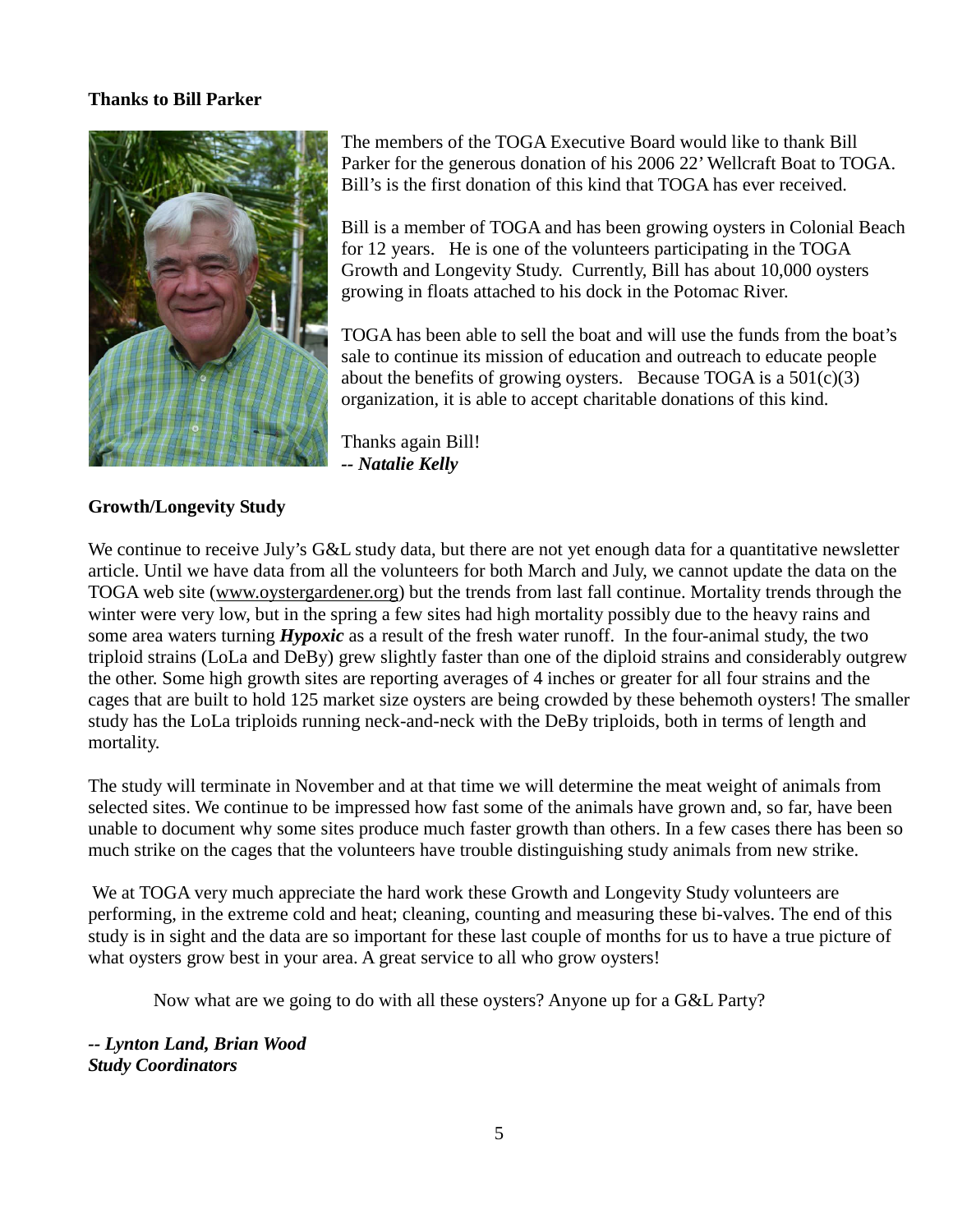

Dave & Nina Turney's Grandkids (G&L Study Helpers)

## **Lessons Learned Participating in TOGA studies**

In July 2011 four different kinds of seed oysters were provided by TOGA in with plastic "Australian" (P) cages to monitor growth and mortality. Each cage had many small openings 1/4 inch square and was suspended from a finger pier of my dock in a cove about 4 to 6 inches above a very muddy bottom in about three feet of water. In November 2011, two strains of larger seed were provided in vinyl coated wire "Downunder" (W) cages (designed by Vic Spain) with 7/8 inch openings. These cages were deployed from the same pier at the same height above the bottom. Initially the seed was placed in modified ADPI bags inside the cages with 1/2 inch openings.

The bags were removed from the W cage in July 2012 since the animals were large enough not to hang down through the openings in the wire compromising protection, to reduce structure for fouling organisms, to allow better flow of water bearing food through the cages to feed the larger oysters, and reduce work to handle / clean over time going forward.

All animals were in color-coded bags to avoid bias. Eventually it was revealed that two VIMS strains were represented, Delaware Bay (DBY) and Louisiana (LA), and both diploid (fertile) and triploid (infertile) animals were provided for each strain. The results presented here apply only to the two strains of triploid (infertile) oysters that were included in both P and W cages from the same stock.

By July 2013, both strains of oysters in the wire (W) cages were longer and heavier than the same strains in the plastic (P) cages since the study started. The average oyster in the W cages was 12% longer and 36% heavier. The small openings in the plastic (P) cages quickly fouled during the warm water months, restricting the flow of water to the oysters. My cove is characterized by a very low tidal current. The plastic (P) cages were frequently cleaned as they fouled, whereas the wire (W) cages remained open and no cleaning was required.

Moreover, the increase in average oyster length July 2012-13 in the wire (W) cages was 37 mm and in the plastic (P) cages was 35 mm, about the same. A much larger increase in average whole body weight was measured. In the plastic (P) cages the average oyster increased 57 and 68 grams for the two infertile strains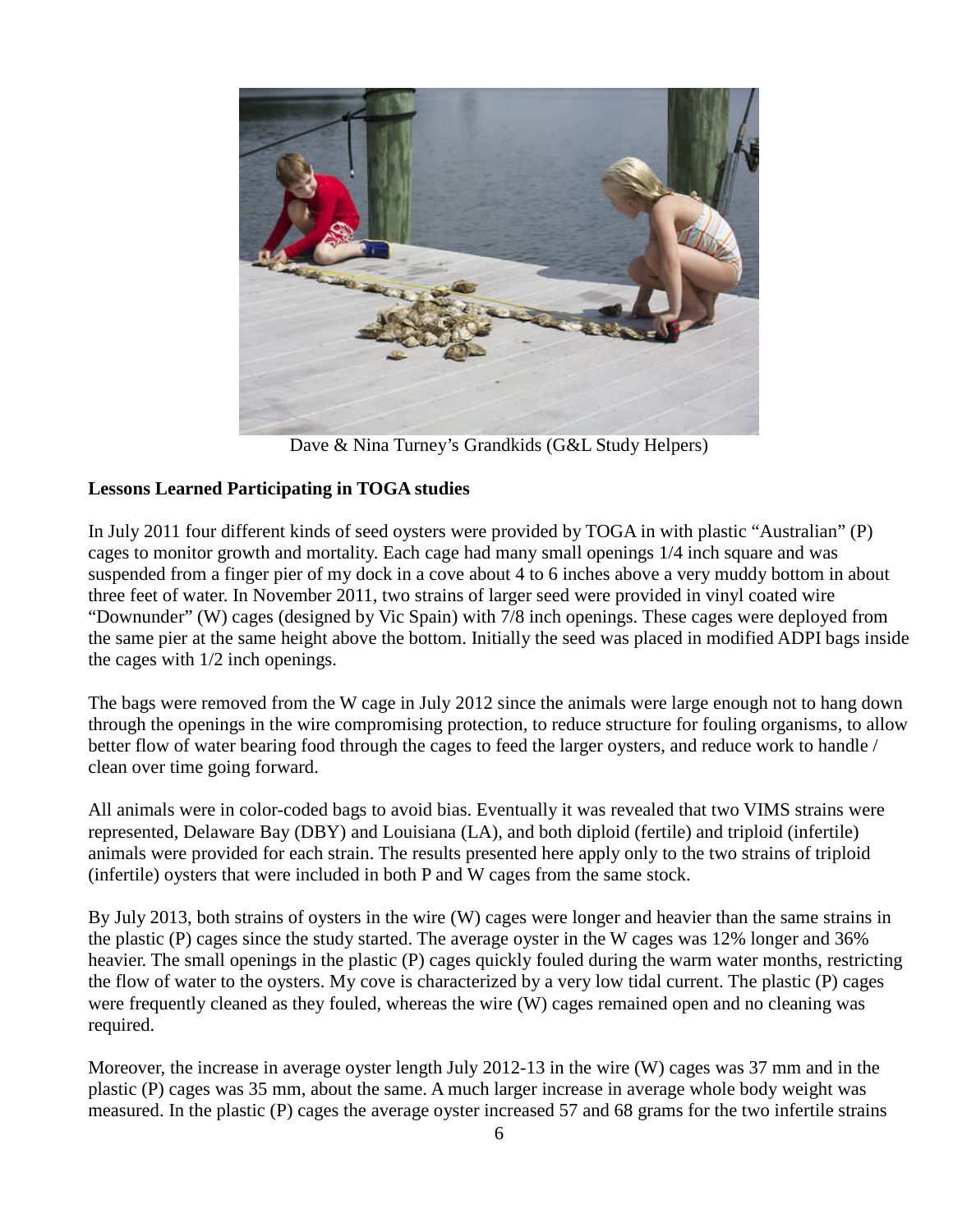compared to 85 and 80 grams for the same strains in the wire (W) cages.

I think the substantially larger openings in the wire (W) cages allowed more circulation of water and caused better growth given the low tidal current conditions where my dock is located. The small openings in the plastic (P) cages tended to clog, restricting flow. That combined with overcrowding in the plastic (P) cages, retarded growth.

So far I have learned:

- 1. Relative weight measurements have emerged as a key metric for assessing oyster growth over time that is not revealed by measuring only length.
- 2. Better oyster growth over time is achieved by deploying seed in bags / cages with openings as large as possible to retain the animals, to provide protection from predators, and to allow ample flow of water bearing food through the cage.
- 3. Less maintenance is necessary if cages have large openings and minimal surface area for fouling organisms to attach/ sediments to collect.

Oysters culled from the original cages to mitigate overcrowding have been redeployed in the cove where the current velocity is higher and are being monitored with the objective of shedding more light on oyster growth. It will be interesting to compare meat weights and other measures in November, not only between the two strains of triploids, but to compare with the diploids once they are no longer producing eggs or sperm. *-- Julian Cox, MOG'99*

### **TOGA Master Oyster Gardeners' Course from a Student's Perspective**

When we first started looking for properties in the Chesapeake Bay area about two years ago, we were told about the potential to grow oysters to help clean the bay, and for some delicious consumption. About a year ago I retired from Federal service and our house hunting started in earnest. One of the many attributes we had on a long list for choosing a property in the Bay area was the potential to grow oysters. We found that property on the Piankatank River in Gloucester County, and the previous owner left two Taylor floats with a few hundred good size oysters as a house warming present. I was immediately hooked on oyster gardening and began some serious efforts to find out more about this amazing creature.

I wanted to start some spat and the first site on my internet search was the Tidewater Oyster Gardeners Association. The information provided was most helpful, and I started my first spat from tips on that site. I joined the organization and have attended a few meetings, but I wanted to learn more. I located a couple of good sites on the internet, and was given by my daughter the books *Consider the Oyster* by Patrick Mc Murray and *The Hog Island Oyster Lover's Cookbook* by Jairemarie Pomo, because she recognized my interest and desire to be a good oyster gardener. But I still was not satisfied with my miniscule knowledge about the natural history of the oyster, and that's when I heard about the Master Oyster Gardener course at the TOGA annual meeting.

With help from Jackie Partin, the application process was easy and straightforward, and shortly after applying I was informed that I had been accepted for the class.

Now that the two day course is completed, I can only say, WOW! If you are at all interested in the natural history of the oyster, TAKE THIS COURSE. It includes a great workbook that I now keep very handy as a terrific reference guide. The instructors are extremely qualified through their academic training and perhaps more importantly for me, through real life experience.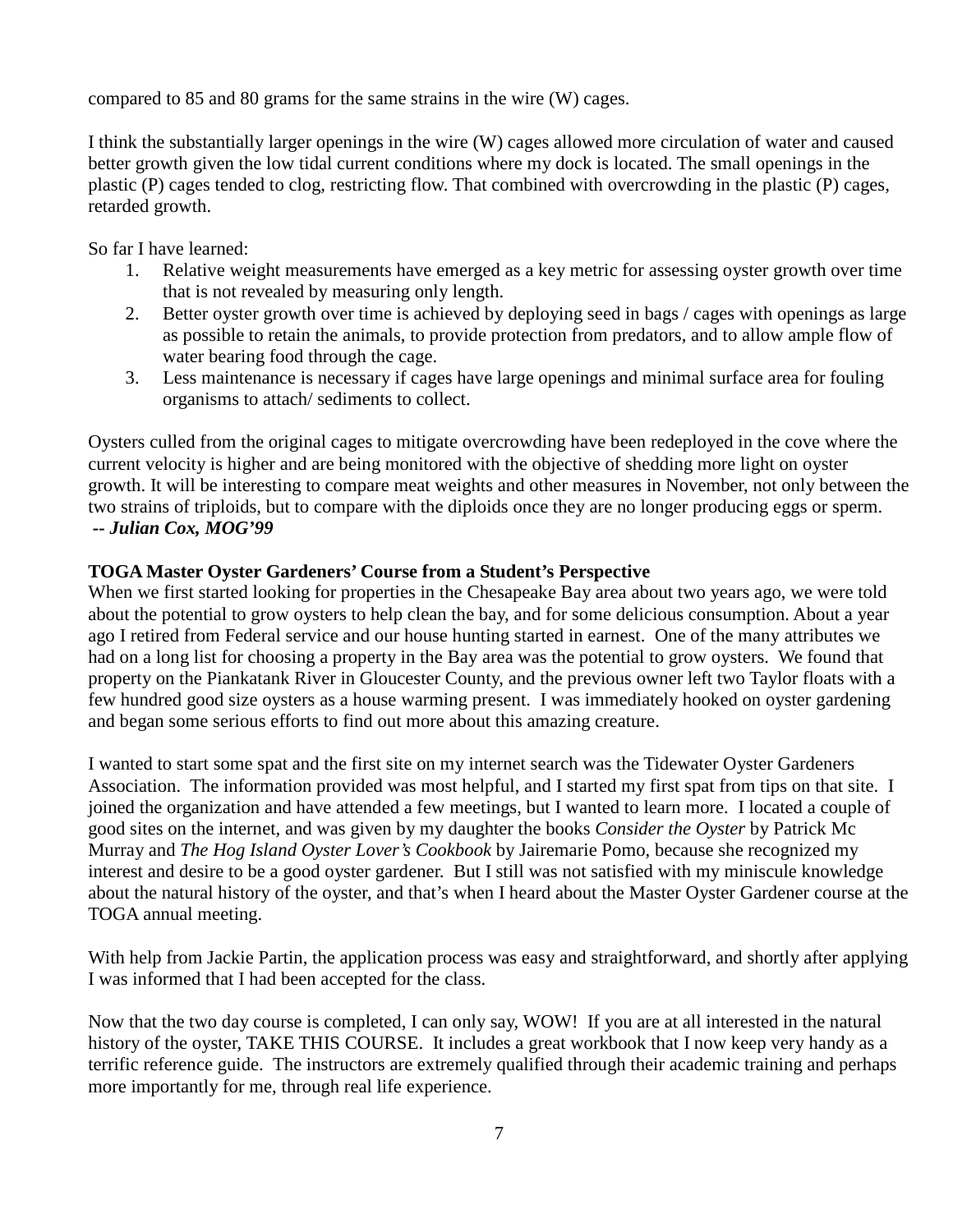It's hard to select a few highlights from the course, because there was not one section I found to be too pedantic or impractical. Learning the history of the oyster in the Chesapeake Bay was fascinating, as was dissecting an oyster and learning their anatomy. An understanding of oyster diseases and major predators of shellfish is so very important to any oyster gardener, and the course goes into considerable depth on these topics. There is also time spent on the need to obtain the free permit for growing oysters, and a very informative section on how to handle oysters to be sure they're safe to eat. But if I had to select the highlight of the class, it was the information provided by Stan Allen, the person who played a crucial role in developing the triploid oyster that is so quickly changing the whole nature of oyster growing in the Chesapeake Bay area. His presentation was superb, but it couldn't get any better than having an in depth tour of the VIMS research facility, and Stan Allen taking the time and patiently answering almost unending questions about the ground breaking research being performed at VIMS.

Add to all this, the opportunity to get acquainted with fellow oyster gardeners and making friends with fellow classmates, who share a passion for the oyster. And if all that isn't enough reason to take this class, the food for the luncheons and the breaks alone is worth the price of admission!

I'm a skeptical person by nature, and my family chides me for not showing enthusiasm for life's many gifts. Be that as it may, I find it easy to write enthusiastically about how excellent the course is, and can give the Master Oyster Gardeners Course only my very highest recommendation for anyone who has even the least interest in a miracle called the oyster.



*-- Terry Lewis, MOG 2013* 

# **Master Oyster Gardener Graduating Class 2013**

*Pictured Left to Right; Brian Wood TOGA President, Katie Bruneault, Terry Lewis, Eloit Levinson, Kirsten Watkins, Nathaniel Mulcahy, Don Watkins, Doug Goodman, Jim Palasso, Jennifer Palasso, Kent Williams, Robert Moses, Jean Williams, Laura Todd, Tom Nutt, Jason Todd, Don Besom, Robert Hohman, Karen Hudson Class organizer and VIMS/TOGA Liaison*

**Topics covered in the 2013 Master Oyster Gardener Course, along with presenters included**: Oyster Biology Basics & Oyster Predators, Pests and other Critters -- Kevin Goff, VIMS/MAS; Introduction to Oyster Diseases -- Ryan Carnegie, VIMS; VMRC Shellfish Regulations -- Chip Neikirk, VMRC; Division of Shellfish Sanitation Interactions -- Bill McCarty, VDH/DSS; Oyster Restoration & Natural Stocks -- Jim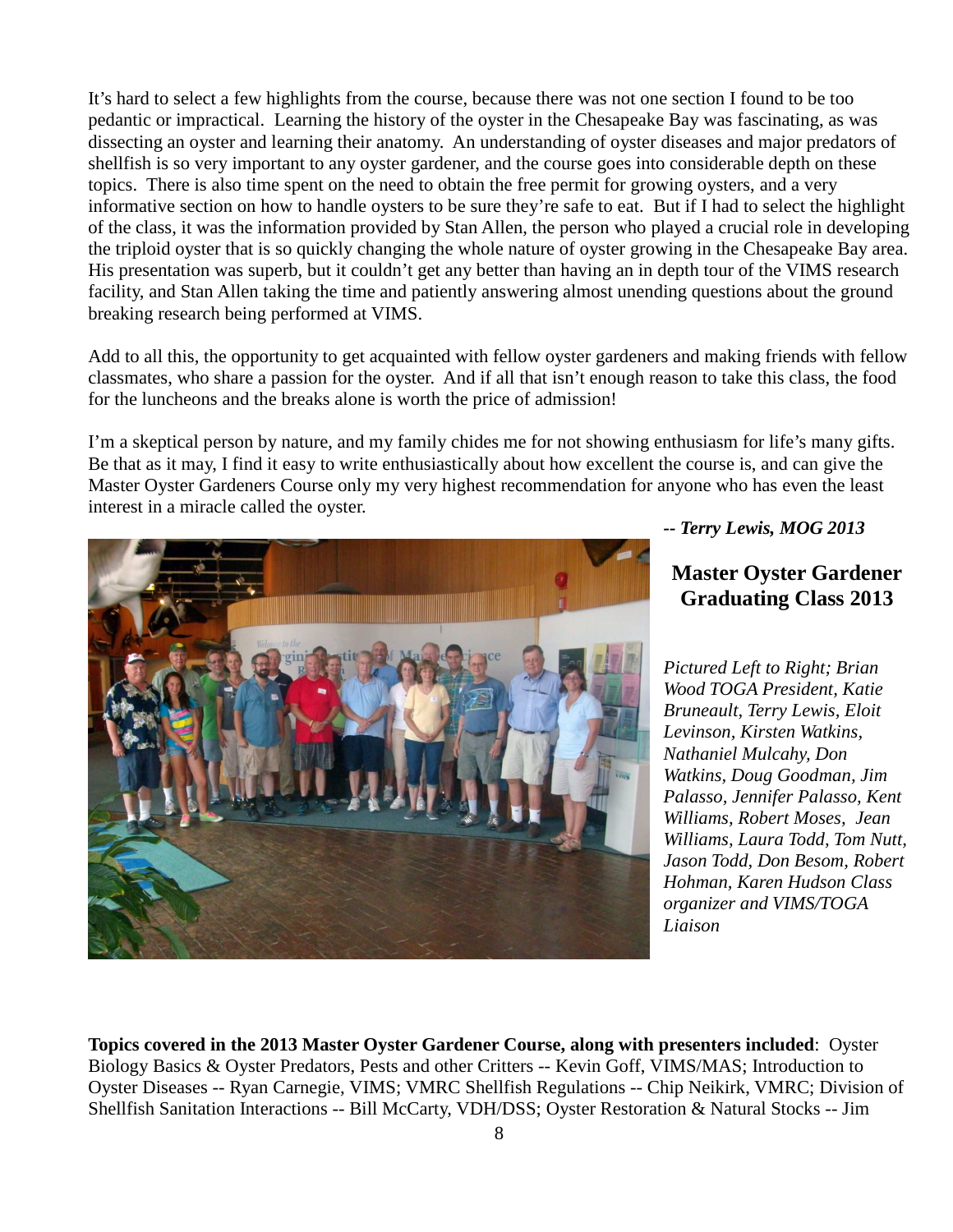Wesson, VMRC; Selective Breeding Program/Stock Selection -- Stan Allen, VIMS; Hatchery Operations & Seed Production -- Karen Sisler, Lauren Shirley, Amanda Chesler, Jess Moss, Stan Allen, VIMS; Field Nursery; Bottom Racks and Cages -- Nate Geyerhahn, VIMS; Oyster Gardening Discussion -- Brian Wood, Vic Spain, Charles Yarbrough, TOGA

The TOGA Executive Board thanks all of the speakers who graciously gave of their time and talents to support the MOG Course. We also thank Karen Hudson for the fabulous job that she did putting all of the materials together and handling all of the logistics for the course.

### **TOGA on Social Media**

Many of our members have provided positive feedback on TOGA's new web page at www.oystergardener.org. Our newly redesigned web page is a direct result of your suggestions and the hard work of Vic Spain and Brian Wood. But did you know TOGA is also active on Facebook and Twitter? We are maintaining an active presence through all social media angles, and we invite you to check us out on both Facebook and Twitter. Why is this important? We are increasingly using these tools to reach our membership, communicating upcoming TOGA events, as well as sharing interesting information on oyster gardening and aquaculture.

You can find us on Facebook by searching on "Tidewater Oyster Gardeners Association – TOGA" and be sure to also follow us on Twitter @oystergardener. *-- Mike Todd* 

#### **Please Check the Address Label on this Newsletter**

Following your name on the address label should be a number such as 2012, 2013 etc. This is, according to our records, the last year for which you have paid dues. If your number is 2012 and you wish to continue your TOGA membership, please fill out and mail in the membership form below. If you have questions or believe we have made an error, please contact Vic Spain (vicspain@rocketmail.com, 804 642-6764). Or you may share this form with a friend.

| TOGA Membership Application: \$10.00/family                                             |  |
|-----------------------------------------------------------------------------------------|--|
| <b>Example 1</b> Renewal or <b>New Member</b> (Please check)                            |  |
|                                                                                         |  |
|                                                                                         |  |
|                                                                                         |  |
| Body of Water Where Oysters Are Grown:                                                  |  |
| Please make checks payable to TOGA and mail to: TOGA, PO Box 2463, Gloucester, VA 23061 |  |

*Your best source of Oyster Gardening information- www.oystergardener.org*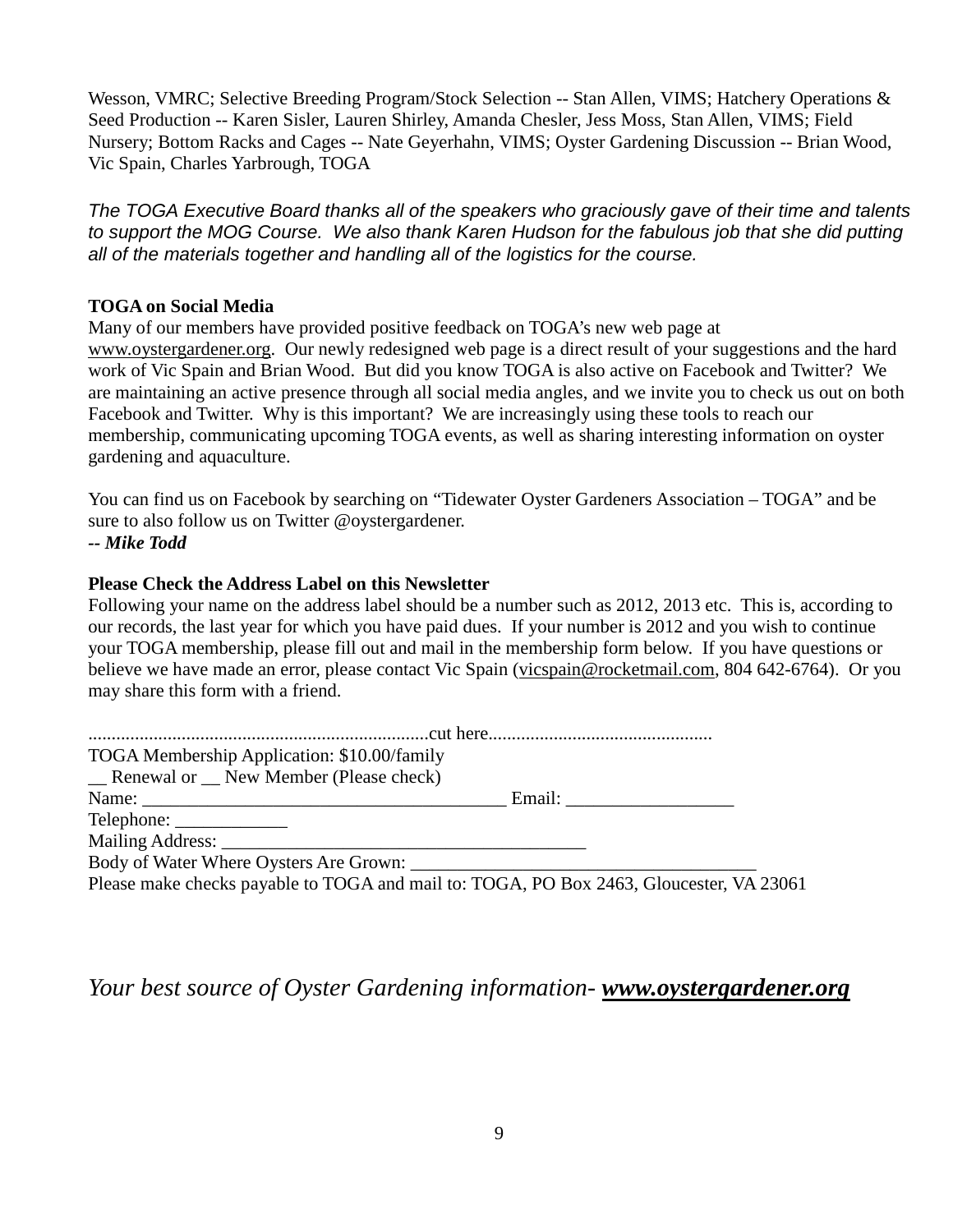# **Fourth Annual Virginia Half Shell Oyster Tasting – November 9 – Kelsick Gardens, Gloucester**

Tidewater Oyster Gardeners Association will present its fourth annual Virginia Half-Shell Oyster Tasting from 1PM to 4pm on Saturday November 9, in the parking lot outside Kelsick Specialty Market, 6632 Main Street, in Gloucester.

As in previous years, there will be six local Middle Peninsula Oyster Growers providing fresh oysters from the varying waters of this area. People who



attended this event in the past were surprised and pleased to find that they could identify different tastes in oysters from different waters. It is not just the saltiness that differs, but other tastes deriving from the water in which the oysters grew.

TOGA members planning this event are very dependent on volunteers to shuck oysters but also to do setup and clean up, as in every successful happening. Last year, a training session with Deborah Pratt and Clementine Boyd Macon prepared a number of members with expertise in oyster shucking, and it is hoped that many of you will again offer your services.

If you have not taken part in one of these Tastings, now is the time. A relatively small event, there is time to talk with Growers and other gardeners, and even pick up a few hints on oyster growing from Master Oyster Gardeners who will be in attendance. Deborah Pratt, many times National Champion Oyster Shucker, again will be there to help you brush up on your shucking technique.

Oyster Aquaculture in Virginia has been a resounding success, with each year's harvest showing a huge increase in oysters sold over the last year. It is believed that Oyster Aquaculture will continue to revitalize the industry in Virginia, to the good of the Chesapeake Bay as well as the economy of the region. Most of all, it provides a wonderful experience for oyster lovers all over the region.

Tickets for the Oyster Tasting may be purchased at Kelsick Specialty Market in Gloucester, or by going online to the TOGA web site www.oystergardener.org and purchasing tickets via PayPal. Beer, wine and other beverages will be available separate from the ticket purchase price.

There will be a limited number of tickets available at \$30 a person. Last year's event was sold out, so don't delay.

*If you can volunteer for this event, please call or e-mail Brian Wood (cell 571-237-6556), (awood45858@aol.com), and tell him what you can do to make this another great event!*  **--Jackie Partin** 



Our newsletter was paid for by funds generated from the sale of Chesapeake Bay license plates. These funds also help pay for the Spring Fairs and the MOG course. See **http://dmv.virginia.gov/exec/vehicle/splates/info.asp?idnm=CB**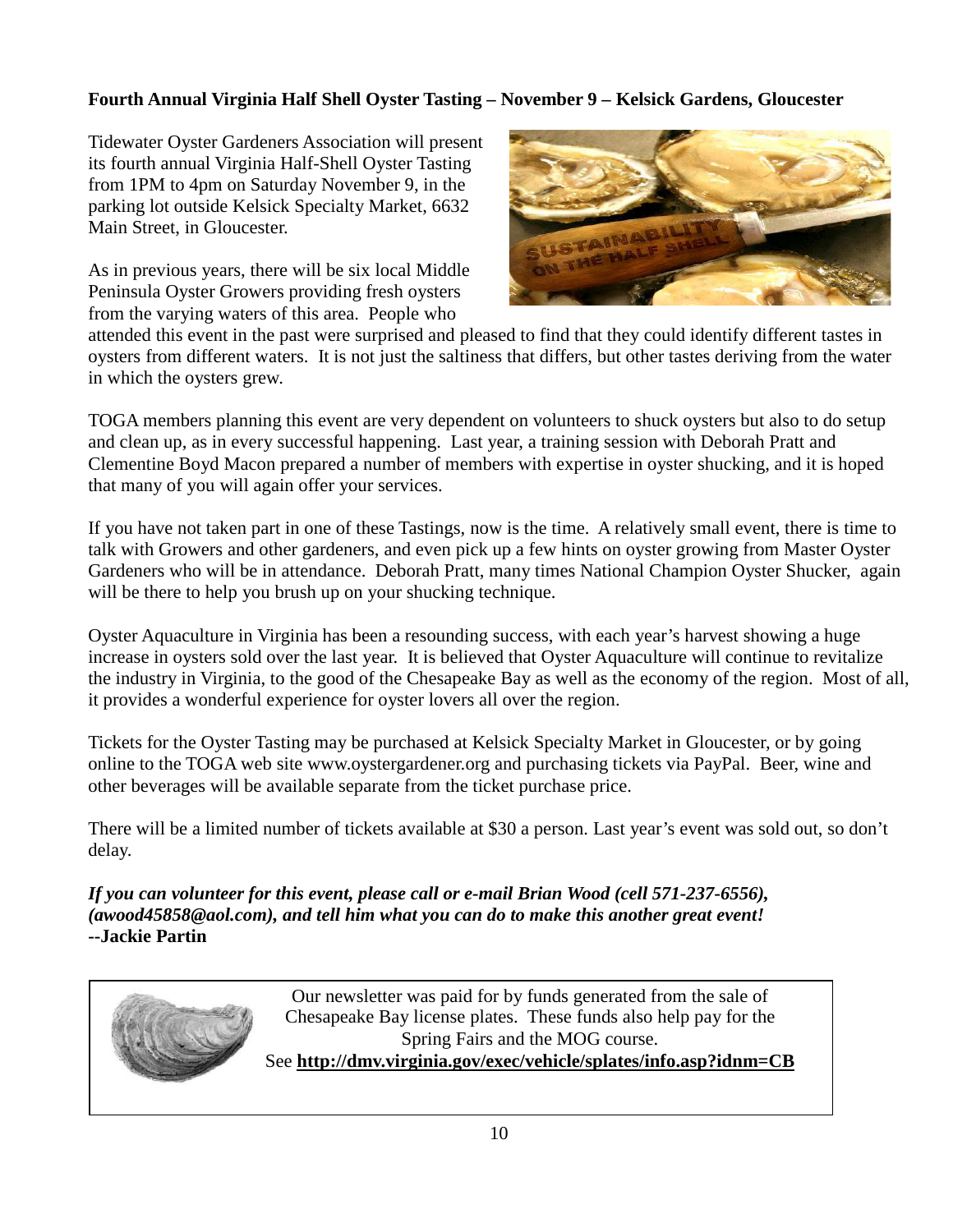#### *Oyster Float Building Workshop Registration Form*  **The hatchery at VIMS at Gloucester Point 10AM to 2PM, Saturday, September 14, 2013**

#### **This Registration Form MUST BE RECEIVED BY SEPTEMBER 6, 2013 for us to have sufficient materials available for you to build your float(s) or for TOGA to produce your pre-built float(s) and devices!**

| Name:                                                                                                                                                                |  |  |  |  |
|----------------------------------------------------------------------------------------------------------------------------------------------------------------------|--|--|--|--|
|                                                                                                                                                                      |  |  |  |  |
| Please mail this Registration Form to TOGA, P.O. Box 2463, Gloucester, VA 23061<br>Or email this Registration Form to vicspain@rocketmail.com or caspery@verizon.net |  |  |  |  |
| I plan to build ______ (quantity) Taylor with Top floats at \$95 per float.                                                                                          |  |  |  |  |
| I plan to build ______ (quantity) Taylor floats at \$80 per float.                                                                                                   |  |  |  |  |
|                                                                                                                                                                      |  |  |  |  |

I plan to build \_\_\_\_\_ (quantity) Large Flip Floats at \$50 per float.

*Float building instructors will assist you with building your floats.* 

#### **Pre-Built Floats and Devices**

*Please see our website* http://www.oystergardener.org/#!devices-and-desgns/c2ir *for information about the various types of Pre-Built Floats and Devices.* 

| Qty | Cost Each | Description           | Qty | Cost Each | Description          |
|-----|-----------|-----------------------|-----|-----------|----------------------|
|     | \$90      | <b>Taylor Float</b>   |     | \$20      | Delano with Bag      |
|     | \$105     | Taylor with Top Float |     | \$60      | Flip Float Lifter    |
|     | \$60      | Flip Float            |     | \$45      | Bender 42 inch       |
|     | \$45      | <b>Bottom Cage</b>    |     | \$50      | Bender 50 inch       |
|     | \$40      | Downunder             |     | \$15      | Top for Taylor Float |

#### **Payment for floats, devices and membership (if necessary) will be collected at the check-in table at the Oyster Float Building Workshop.**

*Master Oyster Gardeners will be available to answer you questions about raising oysters. TOGA Caps and T-Shirts will also be available for purchase at the Workshop. You will be able to purchase Oyster Seed/Spat from vendors at the Workshop. You will be able to purchase various accessory products from vendors at the Workshop.* 

For more about this workshop please visit our website http://www. oystergardener.org Or contact Charles Yarbrough at Caspery@verizon.net OR Barbara Shelton at barb.shelton@gmail.com.